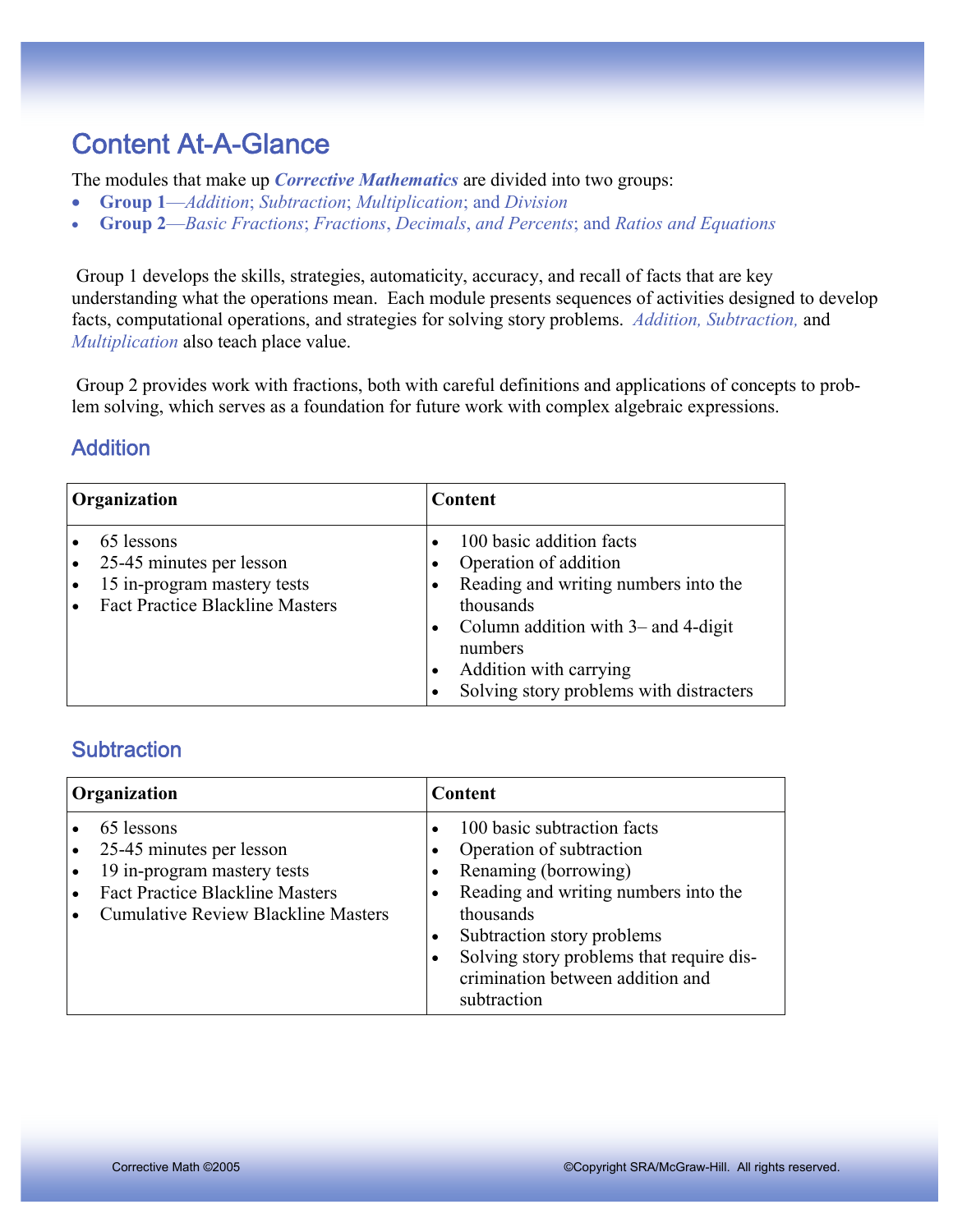## Content At-A-Glance

### **Multiplication**

| Organization                                                                                                                                                  | Content                                                                                                                                                                                                                                                           |  |
|---------------------------------------------------------------------------------------------------------------------------------------------------------------|-------------------------------------------------------------------------------------------------------------------------------------------------------------------------------------------------------------------------------------------------------------------|--|
| 65 lessons<br>25-45 minutes per lesson<br>16 in-program mastery tests<br><b>Fact Practice Blackline Masters</b><br><b>Cumulative Review Blackline Masters</b> | 100 basic multiplication facts<br>Operation of multiplication<br>Reading and writing numbers into the<br>thousands<br>Multiplication story problems<br>Solving story problems that require<br>discrimination between multiplication,<br>addition, and subtraction |  |

#### **Division**

| Organization                                                                                                                                                  | <b>Content</b>                                                                                                                                                                                                                                                                                                                                      |  |
|---------------------------------------------------------------------------------------------------------------------------------------------------------------|-----------------------------------------------------------------------------------------------------------------------------------------------------------------------------------------------------------------------------------------------------------------------------------------------------------------------------------------------------|--|
| 65 lessons<br>25-45 minutes per lesson<br>16 in-program mastery tests<br><b>Fact Practice Blackline Masters</b><br><b>Cumulative Review Blackline Masters</b> | 100 basic division facts<br>The long division operation (with either<br>$1$ – or 2-digit divisors)<br>Division story problems<br>Solving story problems that require the<br>division operation<br>Procedures for discrimination between<br>division story problems and story prob-<br>lems that require addition, subtraction, or<br>multiplication |  |

#### Basic Fractions

| Organization |                                     | Content                                                                                                                                                                                                                                                                                                                           |  |
|--------------|-------------------------------------|-----------------------------------------------------------------------------------------------------------------------------------------------------------------------------------------------------------------------------------------------------------------------------------------------------------------------------------|--|
|              | 55 lessons<br>20 minutes per lesson | Write fractions from pictures<br>Draw pictures from fractions<br>Determine when a fraction is equal to one,<br>more than one, and less than one<br>Add and subtract fractions with a common<br>denominator<br>Change whole number and mixed<br>numbers to fractions<br>Add, subtract, and multiply fractions and<br>mixed numbers |  |